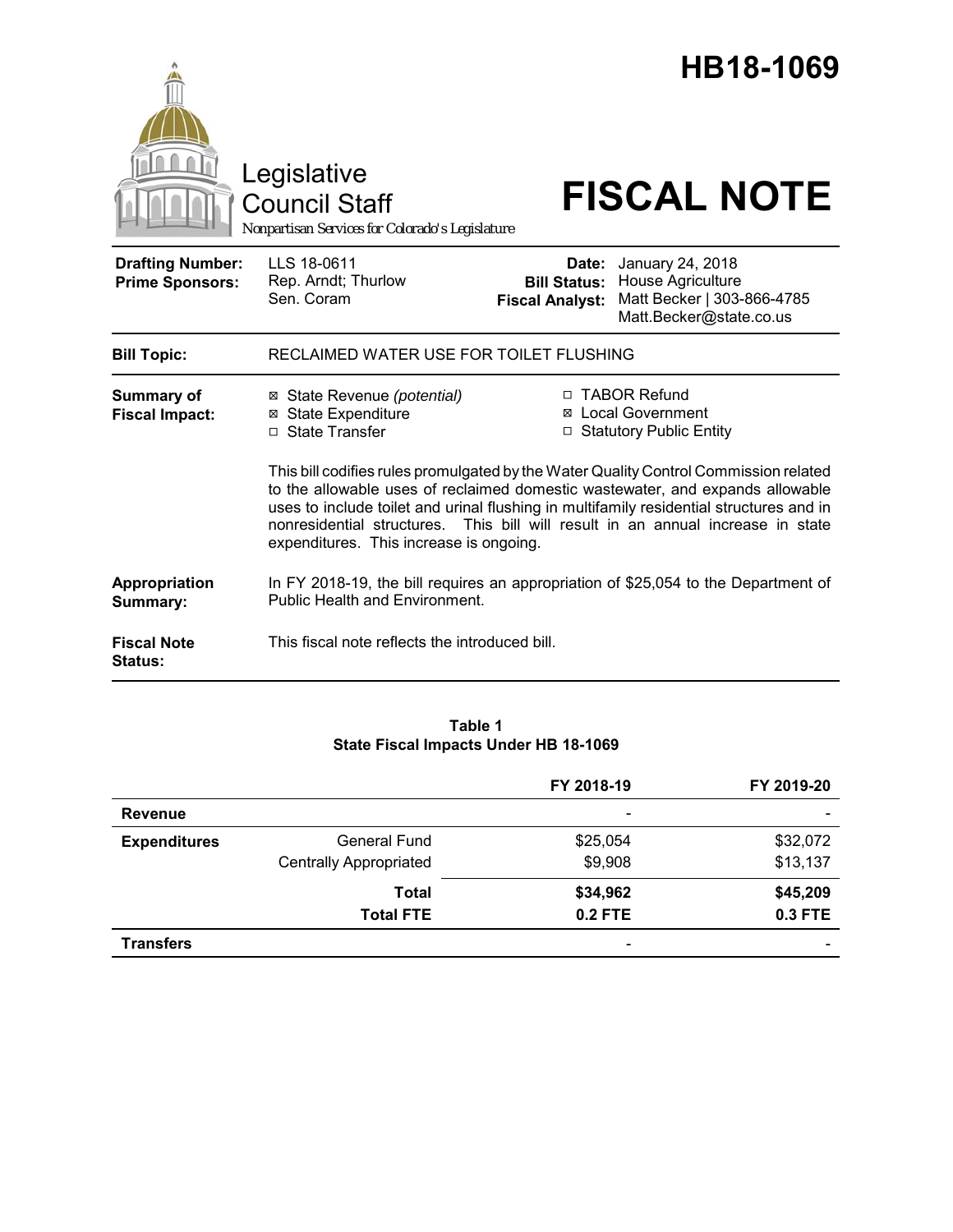January 24, 2018

# **Summary of Legislation**

This bill codifies rules promulgated by the Water Quality Control Commission (WQCC) within the Colorado Department of Public Health and Environment (CDPHE) related to the allowable uses of reclaimed domestic wastewater, and expands allowable uses to include toilet and urinal flushing in multifamily residential structures and in nonresidential structures. In addition, the bill defines three categories of water quality standards.

The WQCC is required to promulgate new rules related to reclaimed wastewater no later than December 31, 2019. The WQCC is also authorized to:

- create new categories of water quality standards;
- recategorize any of the allowable uses to a less stringent category; and
- authorize additional uses.

Variances may be granted from the standards if the proposed usage will sufficiently protect public health and the environment.

# **Background**

Under current law, reclaimed domestic wastewater is wastewater that has received treatment for subsequent reuses other than drinking. The Colorado Water Quality Control Act authorized the WQCC to promulgate control regulations to describe requirements, prohibitions, standards, and concentration limitations on the reuse of reclaimed domestic wastewater that will protect public health and encourage reuse. Regulation 84, also known as the Reclaimed Water Control Regulation, was adopted by the WQCC in October 2000, and was amended in 2004, 2005, 2007, and 2013.

Regulation 84 establishes treatment requirements for the use of reclaimed wastewater for irrigation, fire protection, industrial uses, and certain other commercial uses. CDPHE reviews applications from reclaimed wastewater systems and user plans to determine whether they meet the requirements of the regulation. If the requirements are met, CDPHE issues notices of authorization. CDPHE also reviews annual reports, considers requests for variances, conducts inspections, and enforces the requirements of Regulation 84. Existing department resources for the program are approximately 1.2 FTE.

State law allows the Water Quality Control Division to collect fees for regulated reclaimed wastewater systems. The fees currently range from \$450 to \$6,300 per year, depending on the capacity of the treatment facility. Individual end users of reclaimed wastewater systems are not currently charged fees by the division.

# **State Revenue**

While this bill does not change the existing fee structure to offset expenditures, state revenue will increase if and when new reclaimed wastewater treatment plants are constructed as a result of this bill. Existing reclaimed wastewater systems may also have existing capacity to allow for the expanded uses in this bill.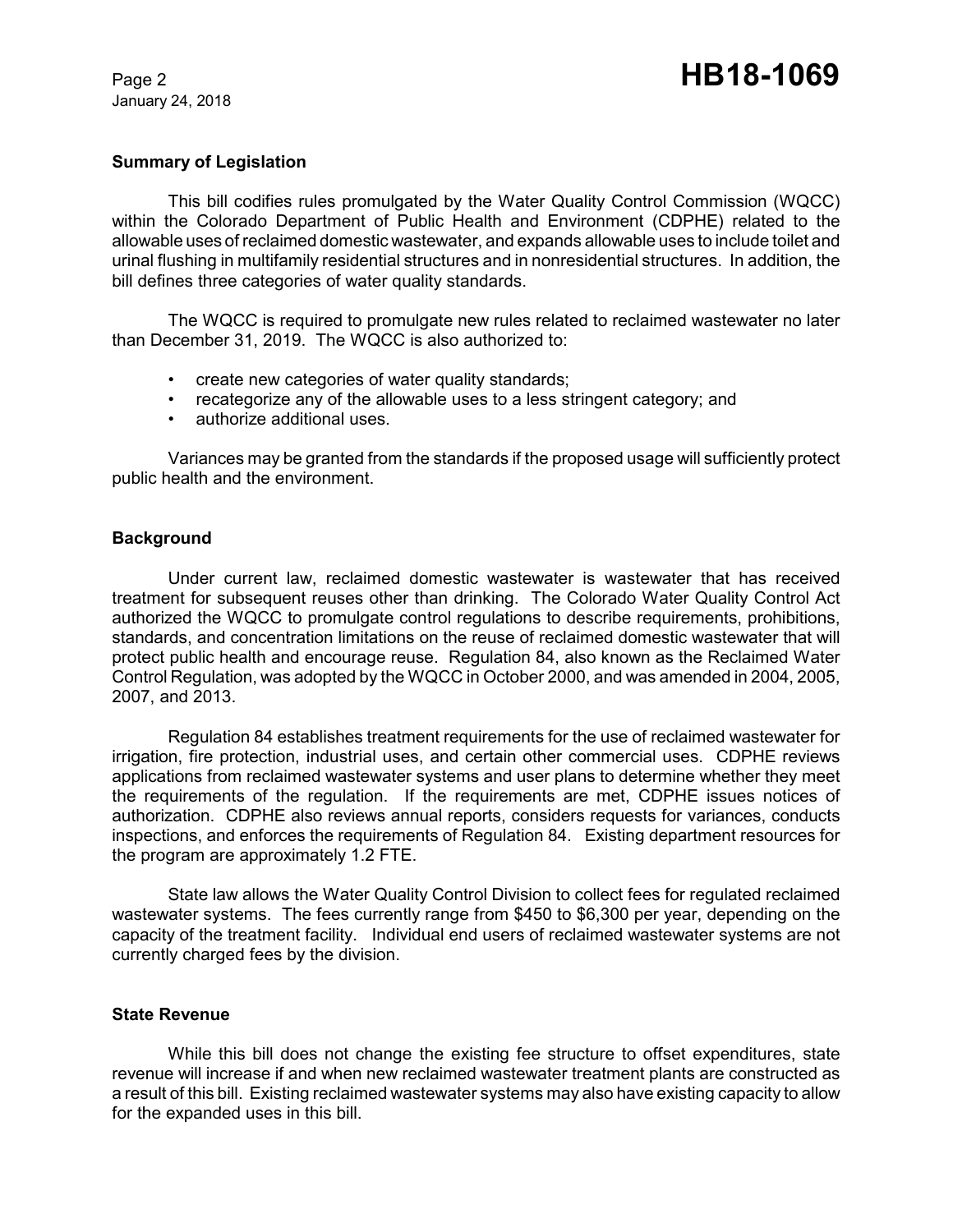January 24, 2018

# **State Expenditures**

# *This bill increases expenditures for CDPHE by \$34,962 and 0.2 FTE in FY 2018-19, and by \$45,209 and 0.3 FTE in FY 2019-20 and beyond.*

CDPHE will utilize 0.3 FTE Environmental Protection Specialist II to regulate the expanded uses, prorated to 0.2 to account for the General Fund paydate shift in FY 2018-19. The additional workload includes providing guidance to regulated entities, reviewing letters of intent and user plans, data entry, record keeping, drafting notices of authorization, developing forms and guidance documents, conducting inspections, drafting inspection reports, identifying noncompliance issues, reviewing noncompliance responses, responding to complaints, providing information to the public, and training. The fiscal note includes \$4,000 in travel costs annually based on 10 trips averaging two nights each at a rate of \$400 per trip for compliance oversight and compliant response, technical assistance and training, and coordination meetings. Program costs are shown in Table 2.

|                                                       | FY 2018-19 | FY 2019-20 |
|-------------------------------------------------------|------------|------------|
| Department of Public Health and<br><b>Environment</b> |            |            |
| <b>Personal Services</b>                              | \$21,054   | \$28,072   |
| Travel                                                | \$4,000    | \$4,000    |
| Centrally Appropriated Costs*                         | \$9,908    | \$13,137   |
| FTE - Personal Services                               | $0.2$ FTE  | $0.3$ FTE  |
| <b>Total Cost</b>                                     | \$34,962   | \$45,209   |
| <b>Total FTE</b>                                      | $0.2$ FTE  | $0.3$ FTE  |

#### **Table 2 Expenditures Under HB 18-1069**

 *\* Centrally appropriated costs are not included in the bill's appropriation.*

**Centrally appropriated costs.** Pursuant to a Joint Budget Committee policy, certain costs associated with this bill are addressed through the annual budget process and centrally appropriated in the Long Bill or supplemental appropriations bills, rather than in this bill. These costs, which include employee insurance and supplemental employee retirement payments, are estimated to be \$9,908 in FY 2018-19 and \$13,137 in FY 2019-20.

# **Local Government**

The expanded reclaimed wastewater uses in the bill may allow local governments to increase water sales to new or existing customers, thereby increasing the potential revenue from existing, new, or expanded reclaimed wastewater systems. However, potential increases in revenue could be partially offset by increased operating costs or legal fees.

# **Effective Date**

The bill takes effect August 8, 2018, if the General Assembly adjourns on May 9, 2018, as scheduled, and no referendum petition is filed.